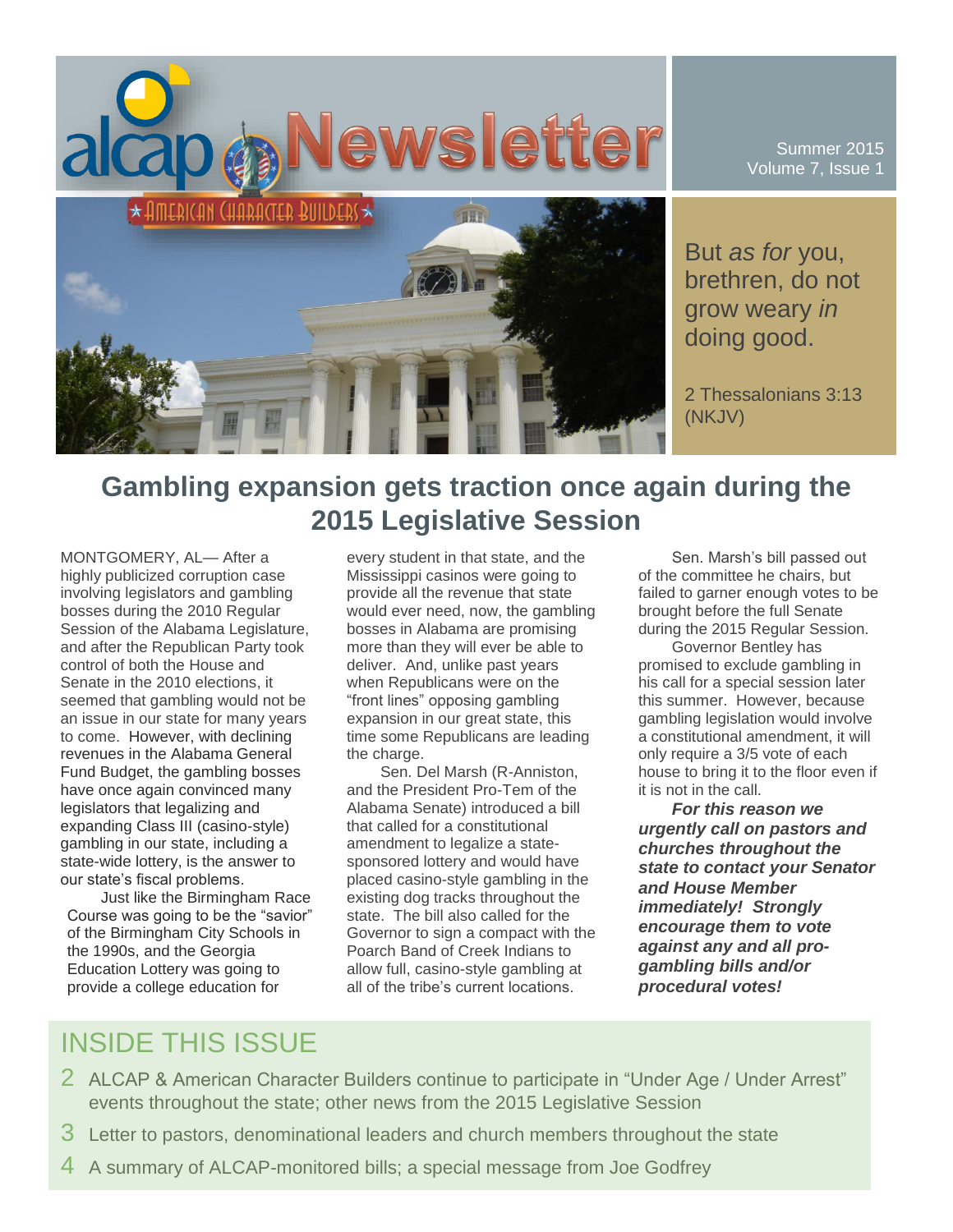## STAFF:

Joe Godfrey *Executive Director*

Cheryl Corley and Sharon Cook *Administrative Assistants*

# WHO WE ARE:

The Alabama Citizens Action Program (ALCAP), originally founded in 1937 as the Alabama Temperance Alliance, serves together with local churches as Alabama's "moral compass." This ministry provides an outlet for churches throughout Alabama to fulfill God's command to His followers to be "salt & light" in our culture. (Matthew 5:13-16)

In 2010 ALCAP became a 501c4 organization (non-profit, but NOT tax-deductible) and renamed its school program "American Character Builders," a 501c3 organization (non-profit AND taxdeductible), having its own separate Board of Directors.

Churches are encouraged to support ALCAP while individuals are encouraged to support American Character Builders with their financial contributions and prayers.





*American Character Builders' own Bill Day using an electric drill to illustrate his point at a recent "Under Age – Under Arrest" public school event sponsored by the Alabama Alcoholic Beverage Control Board.*

### **American Character Builders continues to provide educational materials and programs for schools and churches**

For more information on how your school or church can use resources provided by AMERICAN CHARACTER BUILDERS visit our website: [www.AmericanCharacterBuilders.](http://www.americancharacterbuilders.org/) [org](http://www.americancharacterbuilders.org/)

These resources benefit schools and churches, as well as the entire community. If you would

like to have someone speak to your school officials, church leaders or civic clubs about how our materials can be used in a community-wide effort, please contact our office to schedule a meeting or an event.

Contact Sharon Cook at: *scook@AmericanCharacterBuilders .org*.

### **Other News from the 2015 Regular Session of the Alabama Legislature**

ALCAP monitored 132 bills, 52% of which dealt with alcohol and other drug issues. Most of the alcohol-related bills were local bills that dealt with

Sunday alcohol sales and/or draft beer sales. While ALCAP was unsuccessful in stopping these bills, we were successful in getting a bill passed and signed into law that makes powdered alcohol illegal in the state of Alabama.

We were also successful in getting a church vandalism bill



passed after several attempts in previous sessions. James Bland, from Cleburne County brought this issue to our attention and Rep. David Standridge, with the assistance of Sen. Shay Shellnutt, got the bill passed and signed into law by Governor Bentley. *[Pictured above]*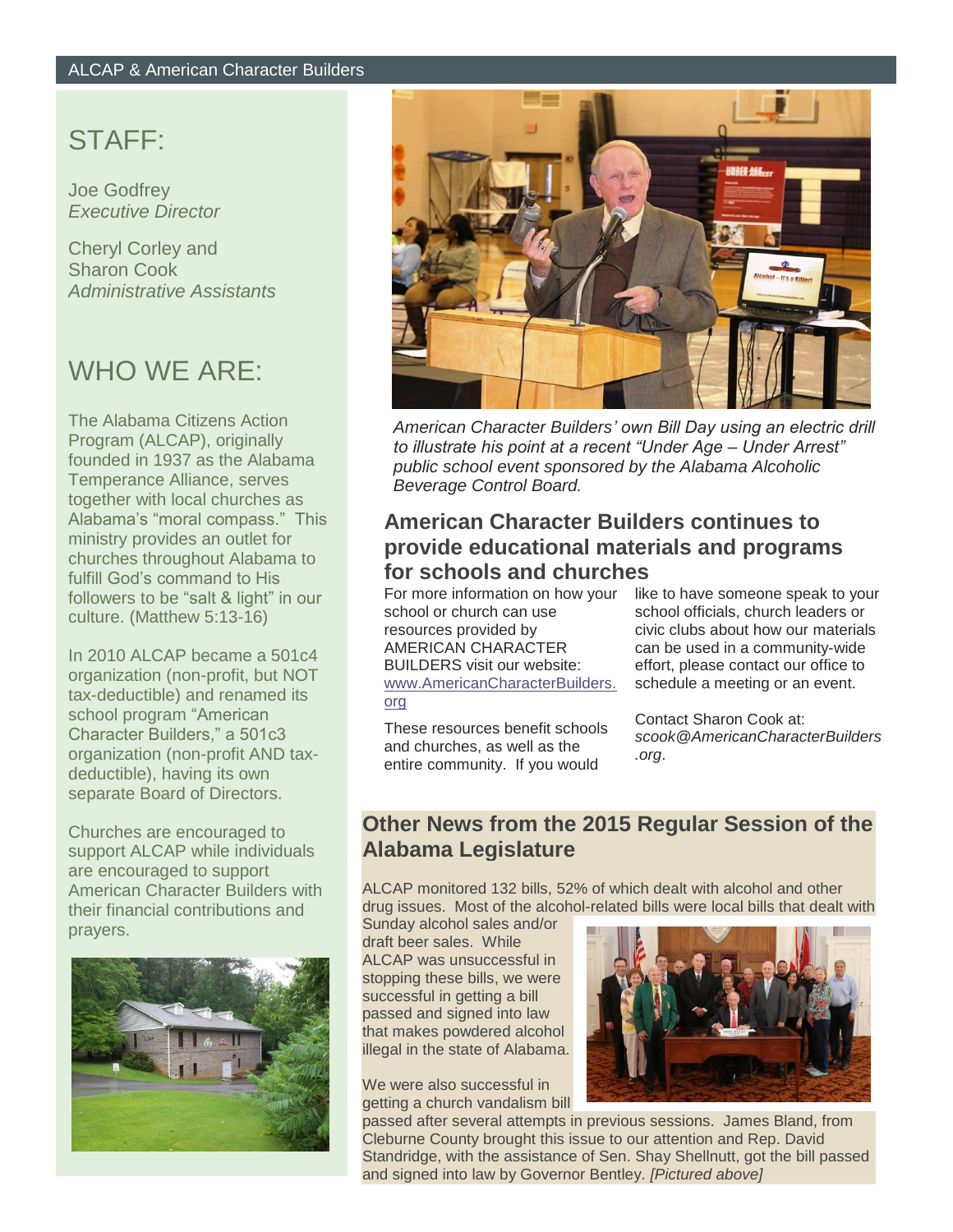*The following letter was sent by email to the pastors and denominational leaders in our state whose email addresses we have on file at ALCAP, but for those who are not in our database and for all church members and concerned citizens, we are printing the letter here in our newsletter. It is a "call to action," and we urge you to contact your legislators as soon as possible to voice your opposition to state-sponsored gambling in our state.*

#### 1 July 2015

Dear Pastors, Denominational and Church Leaders:

The Governor is expected to call a special session of the Alabama Legislature before the end of the summer. He has assured us that he will not be including gambling in the call. However, in order to bring up a constitutional amendment that would allow the people of Alabama to vote on a massive expansion of gambling in the state, even though not included in the Governor's call, each house would only need to have three-fifths of their members voting in favor of such a move.

Recently, former Auburn Football Coach, Pat Dye, the retired CEO of Alabama Power Company, Charles McCrary, and the current CEO of Harbert Management Corporation, Raymond Harbert, have publicly announced their support for a constitutional amendment that would be similar to the legislation proposed by Sen. Del Marsh during the 2015 Regular Session of the Alabama Legislature. Marsh's bill called for a constitutional amendment that, if passed by the people of Alabama, would legalize casino-style gambling at four of the dog tracks currently operating in the state, a compact with the Poarch Band of Creek Indians that would allow them to have casino-style gambling in addition to the slot machines that the Federal Indian Gaming Regulatory Commission already allows them to operate (because they are "playing the game of bingo") and would establish a state-sponsored lottery that would help to fund the General Fund Budget of the state. If such an amendment is placed on the ballot, millions of dollars from the progambling forces will help flood our homes with ads pushing for this amendment. Churches will be the primary opponents and that means missions and ministry money will have to be used.

I have told legislators that the people of Alabama have already voted! First, we voted down a constitutional amendment in 1999 that called for a state-sponsored lottery, but more importantly, because we live in a representative republic, we elected legislators to make wise decisions on our behalf. If we are going to vote on gambling, let us vote on budgets and everything else we elected them to do, and we won't need a legislature any longer! (That would save the state a lot of money!)

I am asking you and your congregation to contact your legislators (Senators and House Members) and courteously, but with resolve, ask them to oppose all pro-gambling bills (including procedural votes). Tell them that you do not want state-sponsored gambling corrupting our great state. If you need detailed information about why gambling is bad for Alabama and our nation, visit [www.alcap.com](http://www.alcap.com/) and [www.StopPredatoryGambling.org.](http://www.stoppredatorygambling.org/) You should also be able to click on a link at ALCAP's website to find the name and contact information for your House Member and State Senator.

Act soon and contact your legislators more than once over the next few weeks to voice your opposition to gambling. We need to let them hear from the people of Alabama who elected them to office and not just from the friends of the gambling bosses.

#### In Jesus, Joe Godfrey

**In May, ALCAP's executive director, Joe Godfrey, participated in a press conference near the United States Capitol in Washington, DC. The press conference was called to announce the formation of a new national coalition to encourage payday and title loan reform.**





ALCAP continues to be involved in opposing the legalization of same-sex marriages. We were the first to host a prayer rally on the State House steps after a federal judge ruled that same-sex marriages were to be legalized in Mobile and we participated in a rally on the Capitol steps June 6. After the US Supreme court ruling on June 26<sup>th</sup> legalizing same-sex marriages throughout America, ALCAP participated in a press conference on the steps of the Alabama Supreme Court in Montgomery.